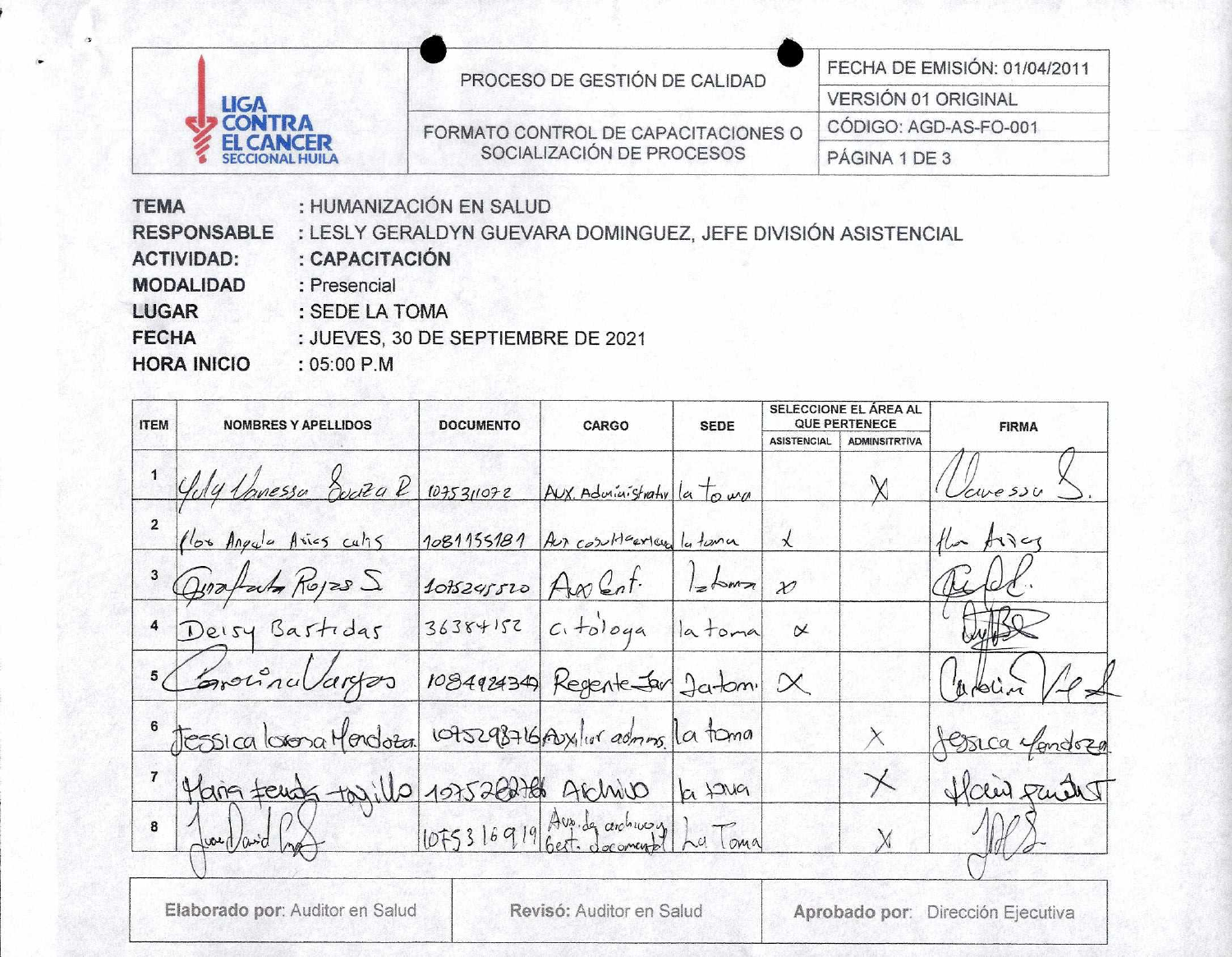| <b>LIGA</b><br><b>CONTRA</b><br><b>EL CANCER</b><br><b>SECCIONAL HUILA</b> |  |
|----------------------------------------------------------------------------|--|

PROCESO DE GESTIÓN DE CALIDAD

FORMATO CONTROL DE CAPACITACIONES O SOCIALIZACIÓN DE PROCESOS

FECHA DE EMISIÓN: 01/04/2011 VERSIÓN 01 ORIGINAL CÓDIGO: AGD-AS-FO-001

PÁGINA 2 DE 3

| <b>ITEM</b>      | <b>NOMBRES Y APELLIDOS</b>                          | <b>DOCUMENTO</b> | <b>CARGO</b>    | <b>SEDE</b> | SELECCIONE EL AREA AL<br><b>QUE PERTENECE</b> |                      | <b>FIRMA</b>           |
|------------------|-----------------------------------------------------|------------------|-----------------|-------------|-----------------------------------------------|----------------------|------------------------|
|                  |                                                     |                  |                 |             | <b>ASISTENCIAL</b>                            | <b>ADMINSITRTIVA</b> |                        |
| 9                | Walherine Gonzalez Villalba                         | 1075221845       | Avx Enferment   | TOMA        |                                               |                      |                        |
| 10               | YORY ALEXACIDEA CARDOZO                             | 1075599124       | AUX. ENFERMERIT | TOMA        | $X_{\cdot}$                                   |                      |                        |
| 11               | forey Novour CAMPOD. 58176383 Survices get toma     |                  |                 |             |                                               |                      | Lucy Nocontl           |
| 12               | Gean Cardos Salas 5. 1095.317087 Aux. contable Toma |                  |                 |             |                                               | ×                    |                        |
| 13               | Formenda fut sanchez 107533723 Jepe financia Terma  |                  |                 |             |                                               | $\times$             | Ferrarda Razs          |
| 14               | Dang Julissa Pastrona 1012448757 AUX EAFermena Toma |                  |                 |             | X                                             |                      |                        |
| $15\overline{)}$ | Edna Fernanda Rive 36311126. Ciploga                |                  |                 | tomo        | $\times$                                      |                      | Kort                   |
| 16               | Ora tury 363769-24064 Tony                          |                  |                 |             |                                               |                      |                        |
| 17               | retter Jakree 10849356 (cond former)                |                  |                 | M           |                                               |                      |                        |
| 18               | 1022 0014 55159534 Stav toma                        |                  |                 |             |                                               |                      |                        |
| 19               | Luz Deny Angla 36378232 AVX Adm Tzma                |                  |                 |             |                                               |                      | Horay<br>$\mathcal{M}$ |
| 20               | Bigunt Mourico Gome 107520138 @ Coordinado, pu toma |                  |                 |             |                                               | $\times$             | omez                   |
|                  |                                                     |                  |                 |             |                                               |                      |                        |

Elaborado por: Auditor en Salud